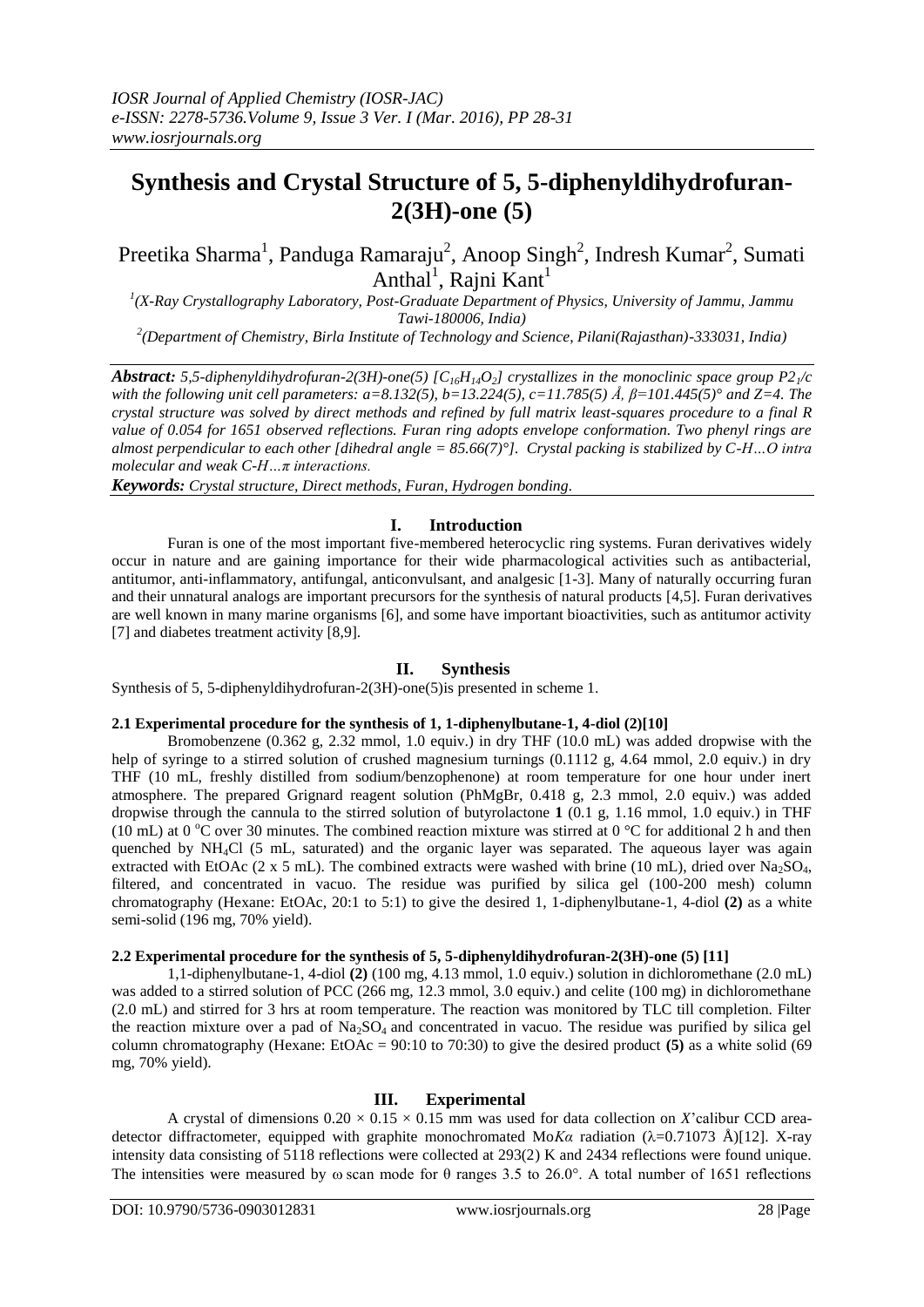were treated as observed [I >2*σ*(I)]. Data were corrected for Lorentz-polarization and absorption factors. The crystal structure was solved by direct methods using SHELXS97[13] and refined by the full matrix least squares method using SHELXL97[13] present in the program suite WinGX.

All non-hydrogen atoms of the molecule were located in the best E-map. All the hydrogen atoms were geometrically fixed and allowed to ride on the corresponding non-H atoms with C-H= 0.93-0.97 Å and  $U_{\rm iso}$  = 1.2 U<sub>eq</sub>(C), except for the methyl groups where  $U_{iso}(H) = 1.5U_{eq}(C)$ . The refinement cycles converged the structure to a final *R*- factor of 0.054 (w*R* ( $F^2$ ) = 0.127) for the 1651 observed reflections. Residual electron densities ranges from -0.15 to 0.21  $eA^{-3}$ . Atomic scattering factors were taken from International Tables for Xray Crystallography (1992, Vol. C, Tables 4.2.6.8 and 6.1.1.4)[14].

#### **IV. Result And Discussion**

An ORTEP[15] view of the structure with atomic labelling scheme is shown in Fig. 1. The geometry of the molecule was calculated using the PLATON[16] and PARST[17] software. Crystal data, along with data collection and structure refinement details are summarized in Table 1. Selected bond lengths, bond angles and torsion angles are given in Table 2. The geometry of intra molecular and C-H…π interactions is given in Table 3.

The structure consists of two phenyl (A and B) and furan(C) rings. The structural parameters, including bond distances and angles show a normal geometry [18]. The double bond character of the C16=O1 is confirmed by the respective distance of 1.188(3) $\AA$ . The bond distance O2-C16 [1.365(2) $\AA$ ] lies within the normal range but bond distance O2-C7 [1.472(2)Å] is larger than the normal value of 1.368Å for furan ring(C). The two phenyl rings are almost perpendicular to each other with the torsion angle of 85.66(7)°. The plane of furan ring forms a dihedral angle of  $46.89(9)^\circ$  and  $80.75(8)^\circ$  with the plane of the phenyl rings A and B respectively. Furan ring (C) adopts an envelope conformation [asymmetric parameter  $\Delta C_s$ =4.362] with atom C14 as the flap, deviating by  $0.505(3)$ Å from the mean plane defined by atoms (C15/C16/O2/C7). Phenyl rings A and B are planar with maximum deviations for atom C6 [-0.0078(2) Å] and C11 [0.0021(3) Å], respectively.

Molecular packing in the unit cell viewed down the c-axis is shown in Fig.2. Molecular packing is stabilized by weak van der waals forces. Examination of non-bonded contacts reveals the presence of C-H…O intra-molecular hydrogen bond [C9-H9…O2] which results in the formation of a virtual five-membered ring with  $S(5)$  graph-set motif [19]. The existence of few weak  $C-H...$ π interactions help in stabilizing the structure.

## **V. Figures and Tables**



Scheme 1: Synthesis of 5, 5-diphenyldihydrofuran-2(3H)-one(5).

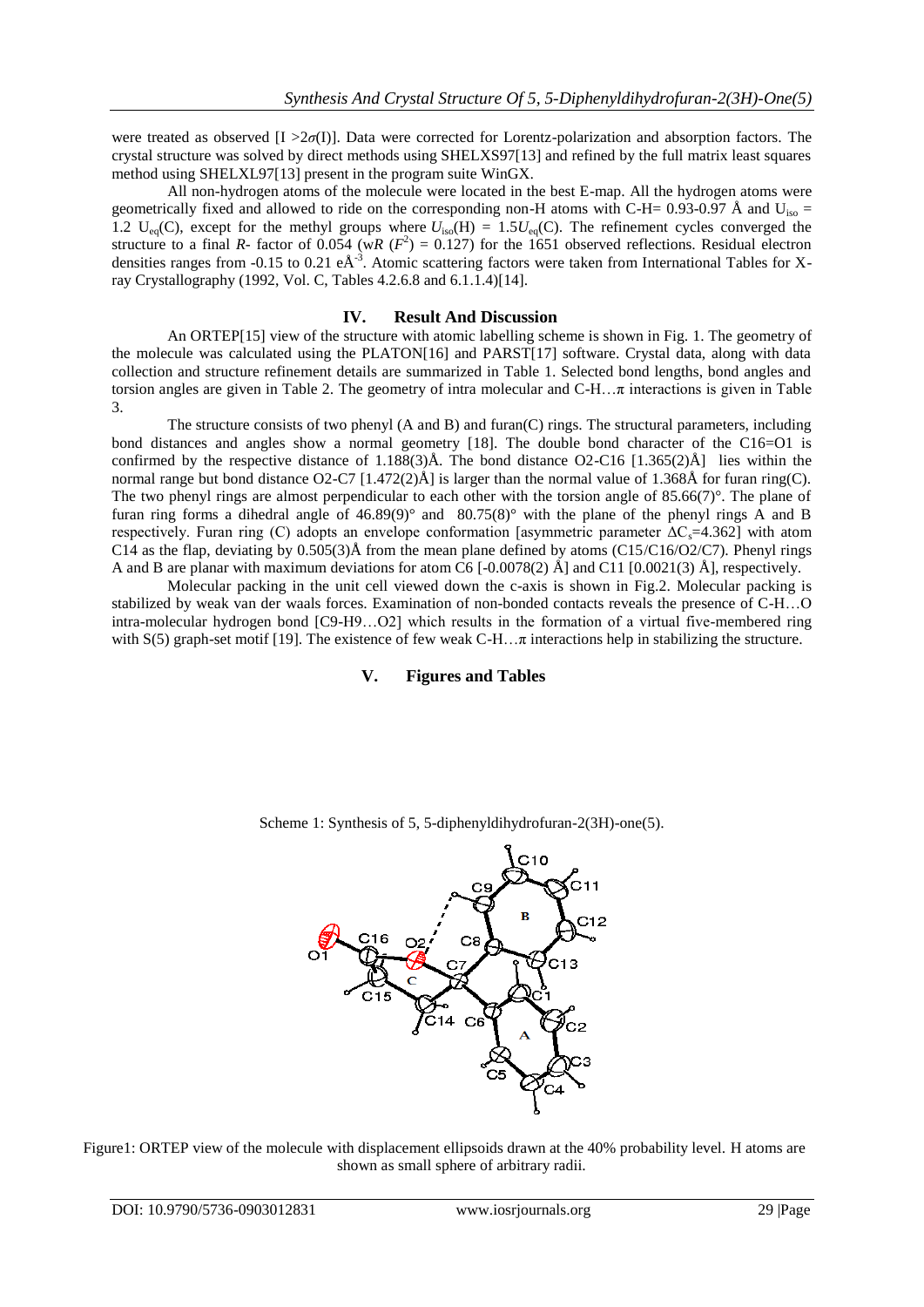

Figure 2: Packing diagram viewed down the c-axis.

| I abic1. Ci ystai and cxpcrimental Data.                              |                                                                               |  |  |  |  |  |
|-----------------------------------------------------------------------|-------------------------------------------------------------------------------|--|--|--|--|--|
| Chemical formula                                                      | $C_{16}H_{14}O_2$                                                             |  |  |  |  |  |
| CCDC no.                                                              | 1455201                                                                       |  |  |  |  |  |
| $M_{r}$                                                               | 238.27                                                                        |  |  |  |  |  |
| Crystal system, space group                                           | Monoclinic, $p2_1/c$                                                          |  |  |  |  |  |
| Temperature (K)                                                       | 293                                                                           |  |  |  |  |  |
| $a, b, c (\mathbf{A})$                                                | 8.132 (5), 13.224 (5), 11.785 (5)                                             |  |  |  |  |  |
| $\beta$ (°)                                                           | 101.445(5)                                                                    |  |  |  |  |  |
| $V(A^3)$                                                              | 1242.1(10)                                                                    |  |  |  |  |  |
| Z                                                                     | 4                                                                             |  |  |  |  |  |
| F(000)                                                                | 504                                                                           |  |  |  |  |  |
| $D_x$ (Mg m <sup>-3</sup> )                                           | 1.274                                                                         |  |  |  |  |  |
| Radiation type                                                        | $M$ ο Κα                                                                      |  |  |  |  |  |
| No. of reflections for cell measurement                               | 1292                                                                          |  |  |  |  |  |
| $\theta$ range ( $\degree$ ) for cell measurement                     | $3.9 - 27.6$                                                                  |  |  |  |  |  |
| $\mu$ (mm <sup>-1</sup> )                                             | 0.08                                                                          |  |  |  |  |  |
| Crystal size (mm)                                                     | $0.20 \times 0.15 \times 0.15$                                                |  |  |  |  |  |
| $T_{\min}$ , $T_{\max}$                                               | 0.863, 1.000                                                                  |  |  |  |  |  |
| No. of measured, independent<br>and                                   | 5118, 2434, 1651                                                              |  |  |  |  |  |
| observed $[I > 2\sigma(I)]$ reflections                               |                                                                               |  |  |  |  |  |
| $R_{\text{int}}$                                                      | 0.032                                                                         |  |  |  |  |  |
| $\theta$ values ( $\degree$ )                                         | $\theta_{\text{max}}$ = 26.0, $\theta_{\text{min}}$ = 3.5                     |  |  |  |  |  |
| Range of $h, k, l$                                                    | $h = -6 \rightarrow 10$ , $k = -15 \rightarrow 16$ , $l = -14 \rightarrow 14$ |  |  |  |  |  |
| $R[F^2 > 2\sigma(F^2)], wR(F^2), S$                                   | 0.054, 0.148, 1.06                                                            |  |  |  |  |  |
| No. of reflections                                                    | 2434                                                                          |  |  |  |  |  |
| No. of parameters                                                     | 164                                                                           |  |  |  |  |  |
| No. of restraints                                                     | $\Omega$                                                                      |  |  |  |  |  |
| $\Delta\rho_{\text{max}}$ , $\Delta\rho_{\text{min}}$ (e $\AA^{-3}$ ) | $0.21, -0.15$                                                                 |  |  |  |  |  |